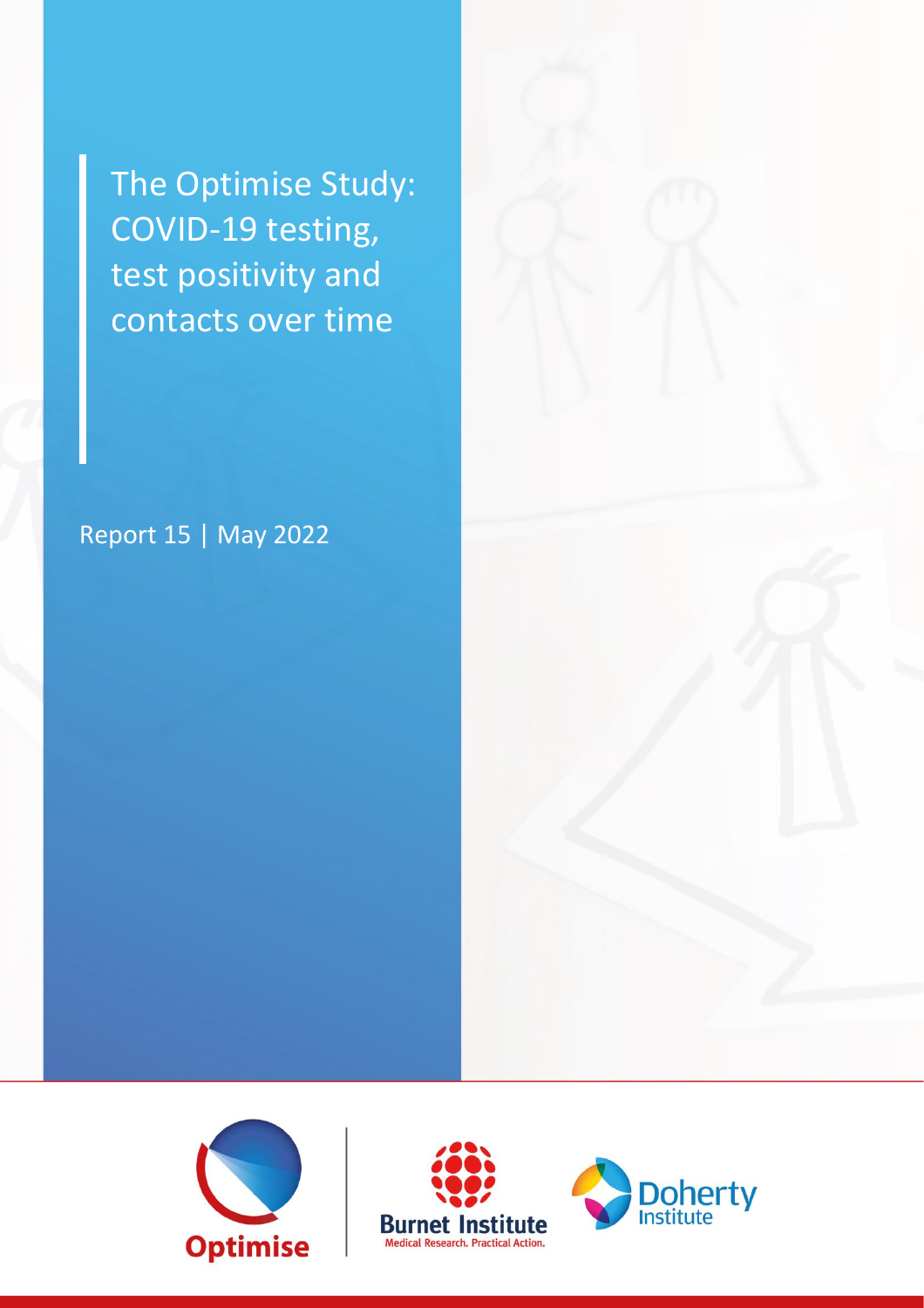# **REPORT 15 | MAY 2022**

The Optimise Study is a partnership between Burnet Institute and Doherty Institute in collaboration with University of Melbourne, Swinburne University of Technology, Monash University, La Trobe University, Murdoch Children's Research Institute, the Centre for Culture Ethnicity and Health, the Health Issues Centre and collaborators (Coelho Networks).

Optimise is a longitudinal cohort study. Recruitment of participants commenced in September 2020 with completion of recruitment in September 2021. Optimise follows approximately 700 participants who complete surveys and diaries every month. Regular reports are prepared for the Government and community, with the focus of each report varying based on topical or critical issues arising related to COVID-19. Past reports can be found at https://optimisecovid.com.au/ . The focus of this report is on COVID-19 testing patterns, test positivity, and trends in physical contact participants had with other people from February to April 2022.

Study participants were not intended to be representative of the broader population but instead have been intentionally recruited from key groups who are:

- at risk of contracting COVID-19,
- at risk of developing severe COVID-19 or,
- at risk of the adverse consequences of the restrictions.

At recruitment, participants were asked to nominate people who play a key role in their lives, and where permission is given, these people were invited to participate in the study. Establishing a map of social connections is important because it can be used to examine the influence of the social network on an individual or key groups including: 1) adherence to government directions on COVID-19; 2) attitudes and level of engagement in key COVID-19 interventions such as testing and vaccination; and 3) experience of the consequences of COVID-19 or the government restrictions imposed due to COVID-19. The resulting social map increases our understanding of the interplay between the individual, social, and community-level impacts of COVID-19.

#### **COVID-19 testing, positivity, and contacts over time**

Focussing on the past three months, this report explores participants'

- COVID-19 testing patterns
- Test positivity
- Changing contacts over time





This report draws on the findings from several Optimise research activities including:

- Responses from 614 participants who completed the Optimise baseline survey, follow up surveys, and contact diaries between 14 September 2020 and 1 May 2022.
- A Community Engagement Group meeting facilitated by the Centre for Health Communication and Participation at La Trobe University on 17 May 2022. The Community Engagement Group was comprised of participants representing healthcare workers, people who have had COVID-19, people with chronic disease and living in social housing, and people who are culturally and linguistically diverse (including Afghan, Fijian and Pasifika, Indian and South Asian communities).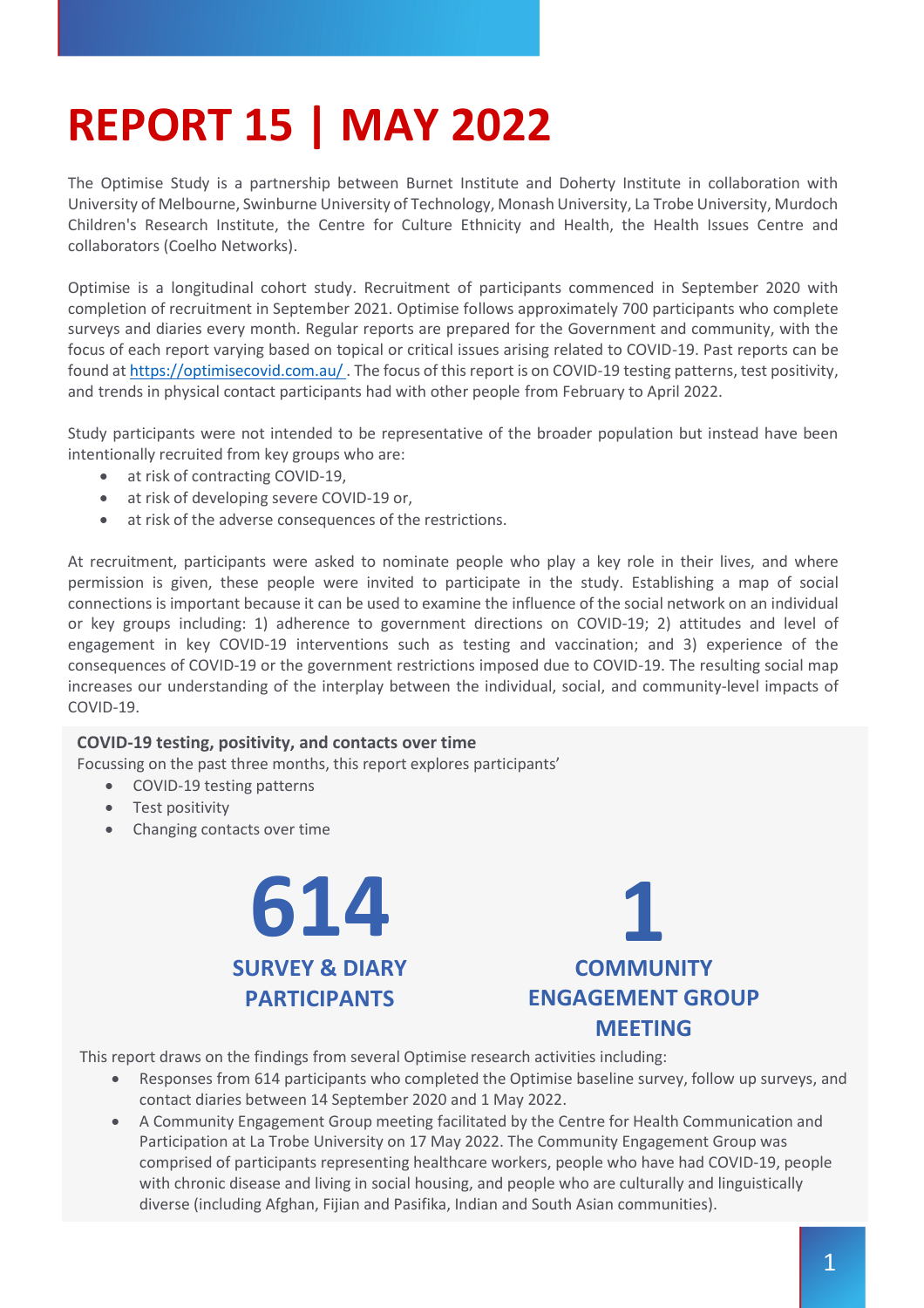# **OPTIMISE COHORT**

#### SUMMARY

#### **Key findings**

- Almost half (48%, n=241) of participants reported having COVID-19-like symptoms in April 2022.
- The most common symptoms reported by participants in April 2022 were fatigue, headache, runny nose, aches and pains, and sore throat.
- Between February 2022 and April 2022, the proportion of participants reporting COVID-19-like symptoms who got tested each month increased from 51% to 63%.
- Over the past three months people aged 54 and under were more likely to get tested when they had symptoms than people aged 55 and over.
- In April 2022, of the 241 participants reporting COVID-19-like symptoms, 153 (63%) got tested. Of those who tested, 17% (n=26), tested positive. None of the participants who did not report symptoms but tested, returned a positive result. Based on the test positivity rate of 17% in our cohort in April, we estimate that there were likely a further 22 participants who had symptoms but did not test who may have had COVID-19. Therefore, an estimated 48 (10%) participants could have had a COVID-19 infection in April 2022\*.
- The proportion of participants who have ever reported testing positive to COVID-19 has increased between February (18%, 116 of 641 participants who completed a survey or diary) and April 2022 (28%, 174 of 614 participants). Given the number of people with symptoms who did not test, this is likely to be an underestimate of the number of people in the cohort who have had a COVID-19 infection.
- The average number of people that participants had contact with  $-$  someone whom the participant reported having a face-to-face conversation with, shared a closed space with or had physical contact with in the day prior to completing a contact diary — was lower during periods of lockdown or when new variants emerged.
- Participants of the Community Engagement Group described how people have embraced Rapid Antigen Tests (RATs) and regularly used them prior to attending social gatherings. Participants also described how they were continuing to reduce their risk of contracting COVID-19 when socialising with others, especially those deemed 'high risk'. Participants expressed frustration at the lack of government guidance and concern about COVID-19 from other members of the community.

*\* This is the same method used to calculate COVID-19 infection in the Summer 2021-22 Snapshot Report.*

#### COVID-19-LIKE SYMPTOMS

Participants were asked whether they had experienced any COVID-19-like symptoms. Almost half (48%, n=241) of the participants reported at least one COVID-19-like symptom in April 2022. The most common symptoms reported by participants in this month were fatigue, headache, runny nose, aches and pains, and sore throat.\*



\*Participants could select more than one response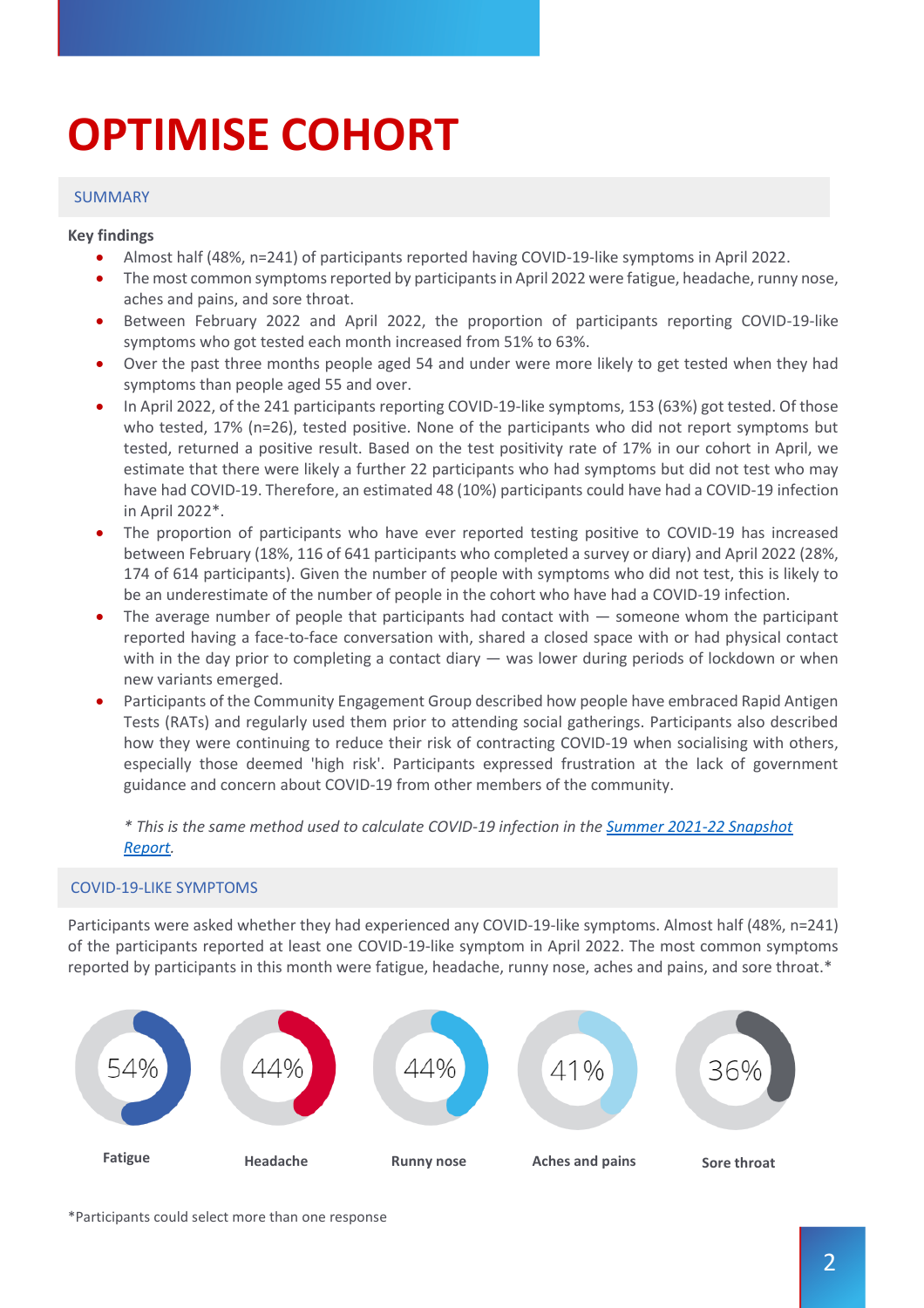#### TESTING WHEN SYMPTOMATIC

Between February 2022 and April 2022, the proportion of participants reporting COVID-19-like symptoms who got tested each month increased. In February 2022, 51% (n=116) of the 228 participants who reported symptoms tested for COVID-19. By April 2022, the proportion of those reporting symptoms and getting tested had increased to 63% (n=153 of 241 participants with symptoms). Of those who reported testing, in a diary completed in April, the vast majority (96%) used a Rapid Antigen Test (RAT).

There was an overlap between participants reporting symptoms who got tested for COVID-19 in February and April 2022. One hundred and fifty-three of the 228 participants who had reported symptoms in February, reported symptoms again in April, representing 63% (n=241) of the total participants who reported symptoms this month.

The proportion of people testing when they experience symptoms in 2022 was notably higher than has been reported in past Optimise reports. In report 11, published in October 2021, only 33% (n=80) of people who reported symptoms (n=240) got tested.



### **Number of participants reporting symptoms and testing**

#### TESTING WHEN SYMPTOMATIC BY AGE GROUP

Over the past three months, people aged 54 and under were more likely to get tested when they had COVID-19-like symptoms compared to people aged 55 and over. The proportion of people aged 55–64 and 65+ who got tested has increased from 33% and 36% in February 2022 to 55% and 41% (respectively) in April 2022.

Number of participants with symptoms, who tested that were positive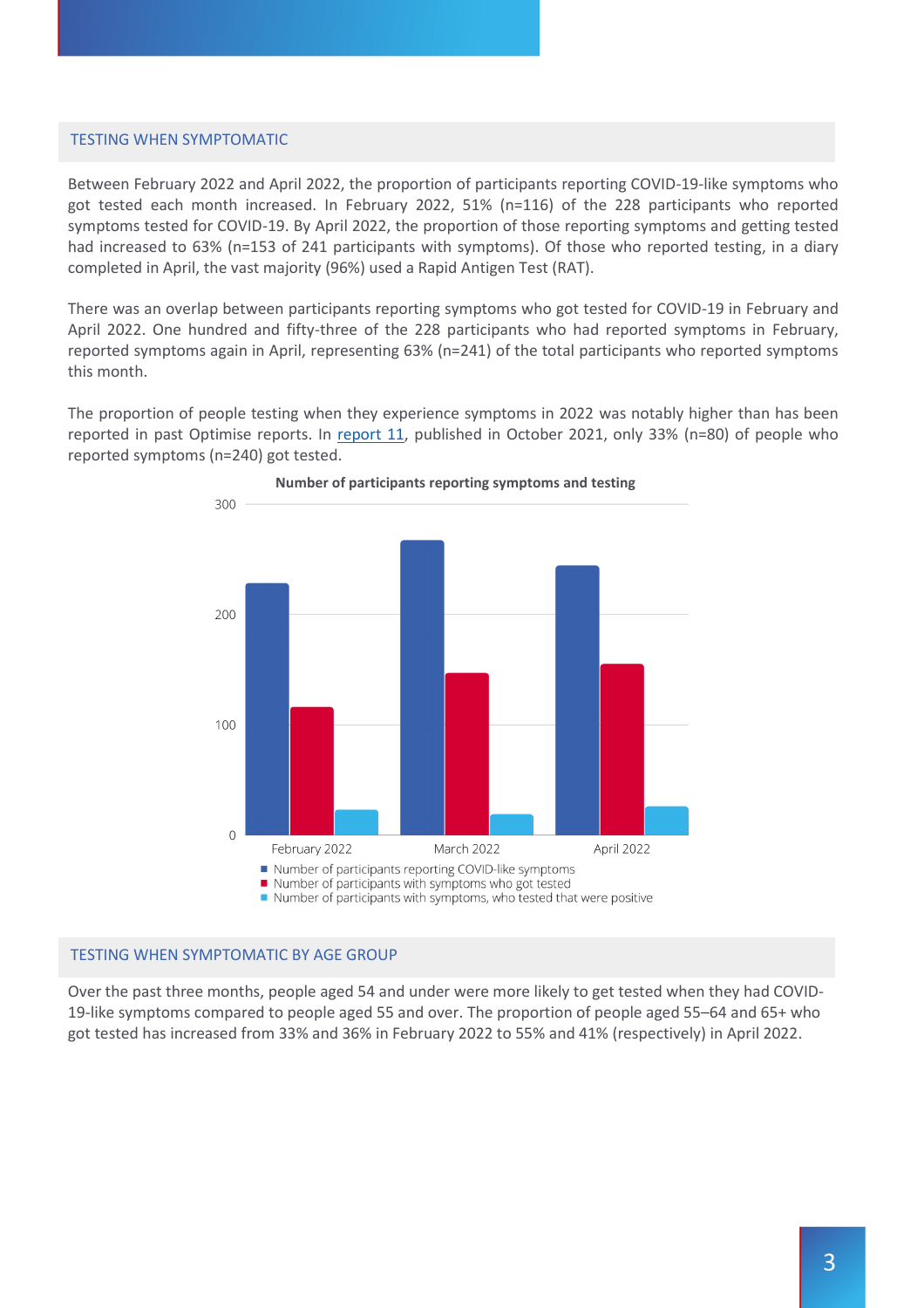

#### **Proportion who tested when symptomatic within each age group by month**

#### TEST POSITIVITY

In April 2022, of the 241 participants who reported at least one COVID-like symptom, 153 (63%) got tested. Of those with symptoms who tested, 17% (n=26), tested positive. There were a further 87 participants (36%) reporting symptoms who did not test. Applying the 17% test positivity to the 87 symptomatic participants that did not test, a further 15 participants may have had COVID-19 in April 2022.

In April 2022, there were 260 participants (52%) who did not report COVID-19-like symptoms. Of these participants, 61 (23%) got tested and none tested positive. However, in February and March (see table 1) 3 and 4% (respectively) of participants without symptoms that tested, tested positive. Given that none of the asymptomatic participants tested positive in April 2022, we calculated the average of those without symptoms that tested and tested positive from February and March (3.5%). Applying this proportion (3.5%) to those without symptoms who did not get tested in April 2022 (n=198), we estimate that a further seven participants may have had COVID-19 in April 2022.

Thus, we estimate that in addition to the 26 participants who reported testing positive, a further 22 participants had COVID-19 in April 2022 (15 symptomatic and seven asymptomatic). Therefore, adding together the participants that reported testing positive (26) and the estimated 22 who may have been infected, a total of 48 (10%) participants could have been infected with COVID-19 in April 2022. This compares to the Summer Snapshot report (published in April 2022) which estimated that 19% of participants could have had COVID-19 in January 2022.



**Estimated proportion of participants who could have been positive in April 2022**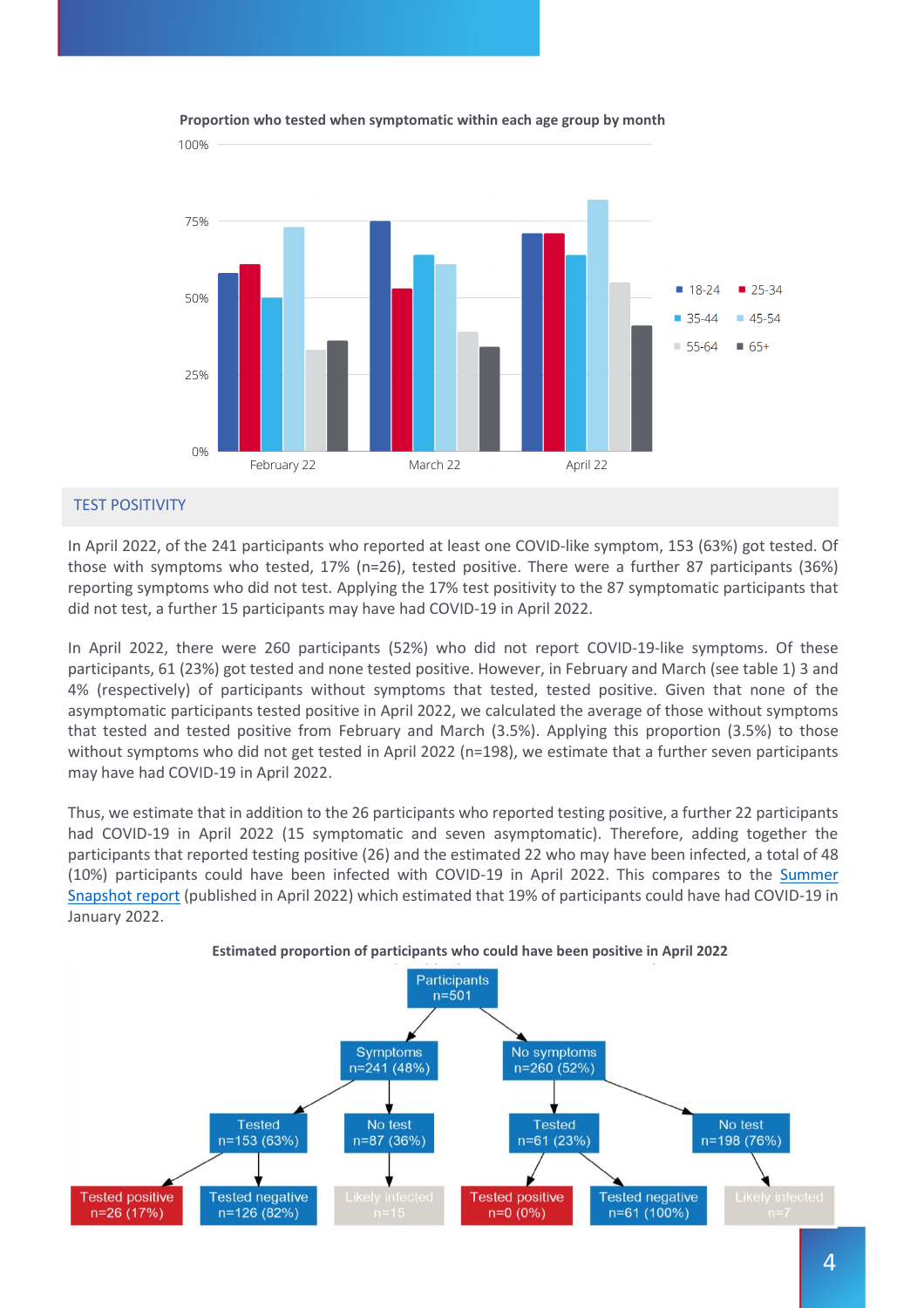| Table 1: Testing proportion from February 2022 to April 2022 |  |  |
|--------------------------------------------------------------|--|--|
|--------------------------------------------------------------|--|--|

| Month*                                                                                       | <b>February</b> | <b>March</b> | <b>April</b> |  |
|----------------------------------------------------------------------------------------------|-----------------|--------------|--------------|--|
| Respondents                                                                                  | 569             | 537          | 501          |  |
| Respondents who reported symptoms                                                            | 228 (40%)       | 240 (45%)    | 241 (48%)    |  |
| Respondents who did not report                                                               | 341 (60%)       | 297 (55%)    | 260 (52%)    |  |
| symptoms                                                                                     |                 |              |              |  |
| Respondents with symptoms who<br>tested                                                      | 116 (51%)       | 131 (55%)    | 153 (63%)**  |  |
| Respondents with symptoms who did<br>not test                                                | 112 (49%)       | 107 (45%)    | 87 (36%)**   |  |
| Respondents without symptoms who<br>tested                                                   | 71 (21%)        | 56 (19%)     | 61 (23%)     |  |
| Respondents without symptoms who<br>did not test                                             | 269 (79%)       | 239 (80%)    | 198 (76%)    |  |
| Respondents with symptoms that<br>tested and tested positive                                 | 23 (20%)        | 17 (13%)     | 26 (17%)     |  |
| Respondents with symptoms that<br>tested and tested negative                                 | 93 (80%)        | 114 (87%)    | 126 (82%)    |  |
| Respondents without symptoms that<br>tested and tested positive                              | 2(3%)           | 2(4%)        | $0(0\%)$     |  |
| Respondents without symptoms that<br>tested and tested negative                              | 69 (97%)        | 54 (96%)     | 61 (100%)    |  |
| Total who reported a positive COVID-<br>19 test result***                                    | 25 (4%)         | 19 (4%)      | 26 (5%)      |  |
| Respondents with symptoms that did<br>not test and could have been<br>infected***            | 22 (4%)         | 14 (3%)      | 15 (3%)      |  |
| Respondents who did not report<br>symptoms, did not test and could have<br>been infected *** | 8(1%)           | 10 (2%)      | 7(1%)        |  |
| Total likely infected including those<br>who received a positive COVID-19 test<br>result***  | 55 (10%)        | 43 (8%)      | 48 (10%)     |  |

\* Since participants complete surveys once every 4 weeks, responses in March and April were limited to responses submitted in the last 4 weeks of the month to avoid repeated measures.

\*\* One participant responded 'prefer not to say' when asked if they got a test.

\*\*\* Calculated as a percentage of all respondents that month.

#### REASONS FOR NOT TESTING

In April 2022, amongst those reporting COVID-19-like symptoms who did not get tested (n=88) the most common reason for not testing, reported by 86% (n=76) of participants, was having symptoms they considered to be unrelated to COVID-19. Three percent (n=3) of participants considered their symptoms to be too mild, while a further three percent (n=3) of participants used the text field of 'other' option to explain they did not need to get tested because they had recently been infected with COVID-19.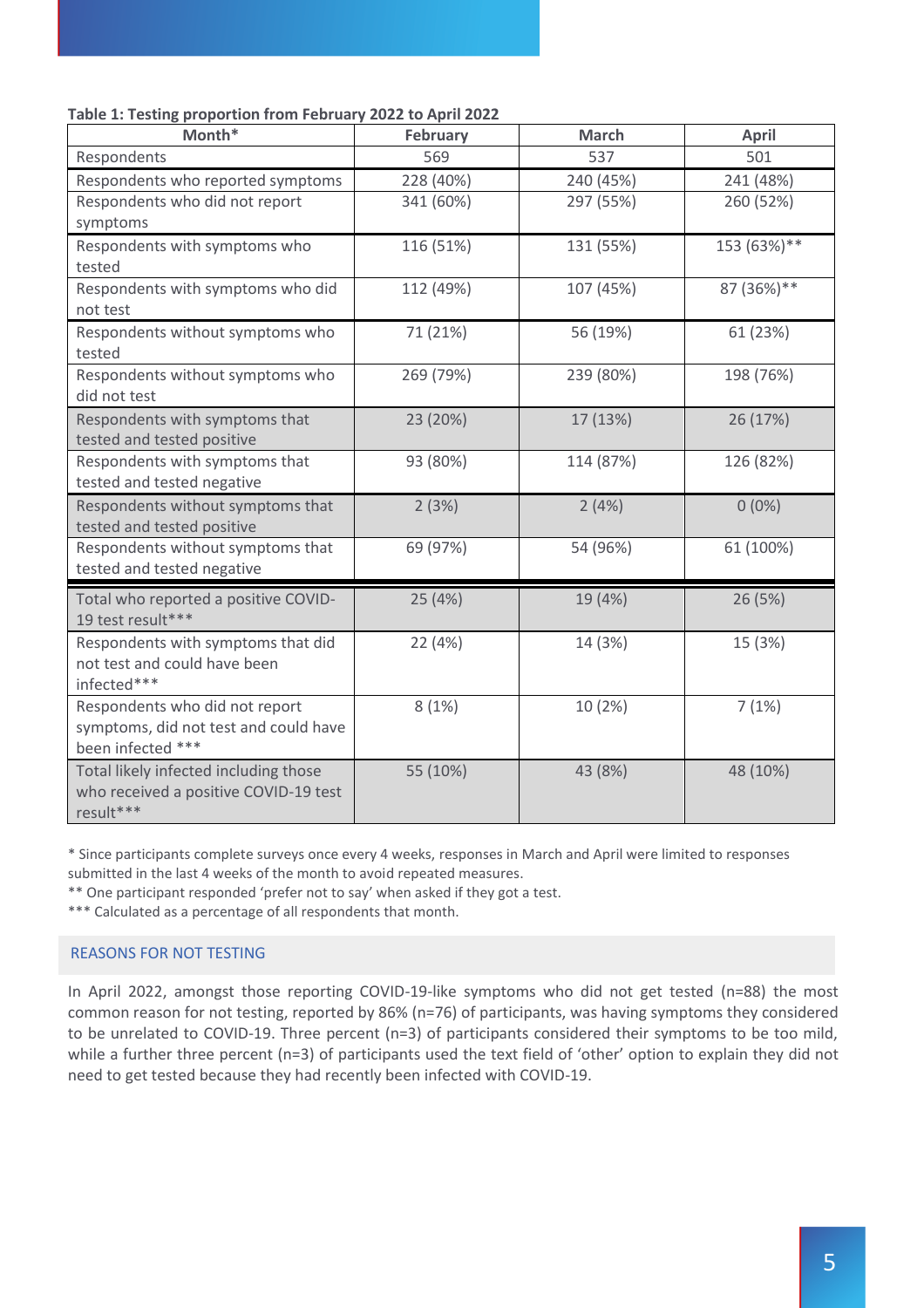#### EVER REPORTED COVID-19 INFECTION

Participants are asked each time they complete a survey (every four weeks) or diary (twice a fortnight) whether they have tested positive to COVID-19 since they last completed a survey or diary. The graph below shows the proportion of participants who completed a survey or diary in that month who had ever reported testing positive to COVID-19 since the start of the pandemic (this only counts the number of individuals who tested positive to COVID-19, i.e. if someone has been reinfected they are only counted once).

The proportion of participants who have ever reported testing positive to COVID-19 has increased from February (18%, 116 of 641 participants who completed a survey or diary in February) to April 2022 (28%, 174 of 614 participants who completed a survey or diary in April). It is likely this is an underestimation given our analysis above suggests that more people were likely infected with COVID-19 than those who reported a positive COVID-19 test result. Further, based on our analysis above (see Table 1), it is reasonable to assume that an additional 5% of the cohort each month (February to April 2022) may have had COVID-19, which is the equivalent of an additional 76 respondents (see Table 1) in the last three months who have ever had COVID-19.



#### **Percent of Optimise survey/diary respondents who have ever tested positive to COVID-19**

#### CONTACTS OVER TIME

Since the beginning of the study in October 2020, participants have been completing frequent contact diaries where they are asked how many people they had contact with on the previous day. A contact was defined as someone that participants reported having either a face-to-face conversation with, shared a closed space with (e.g., room, car, bus, lift, train carriage), or had physical contact with (e.g., handshake, hug, kiss, contact sport). This could include people they lived with, people who visited their home, and people they were in contact with when they left their home and could include both intentional or unintentional contacts with people whom they may or may not know.

The graph below shows the average daily contacts for Optimise participants living in Metropolitan Melbourne, who are not healthcare workers, since February 2021 (daily contacts over 100 were considered to be outliers and were excluded from the average calculation).

The average daily contacts fluctuated between February 2021 and April 2022, largely between four to eight contacts per day (see Table 2 for more detail). Average daily contacts were highest (eight) between the February 2021 snap lockdown and the 2021 Delta outbreak, and have not returned to this level since.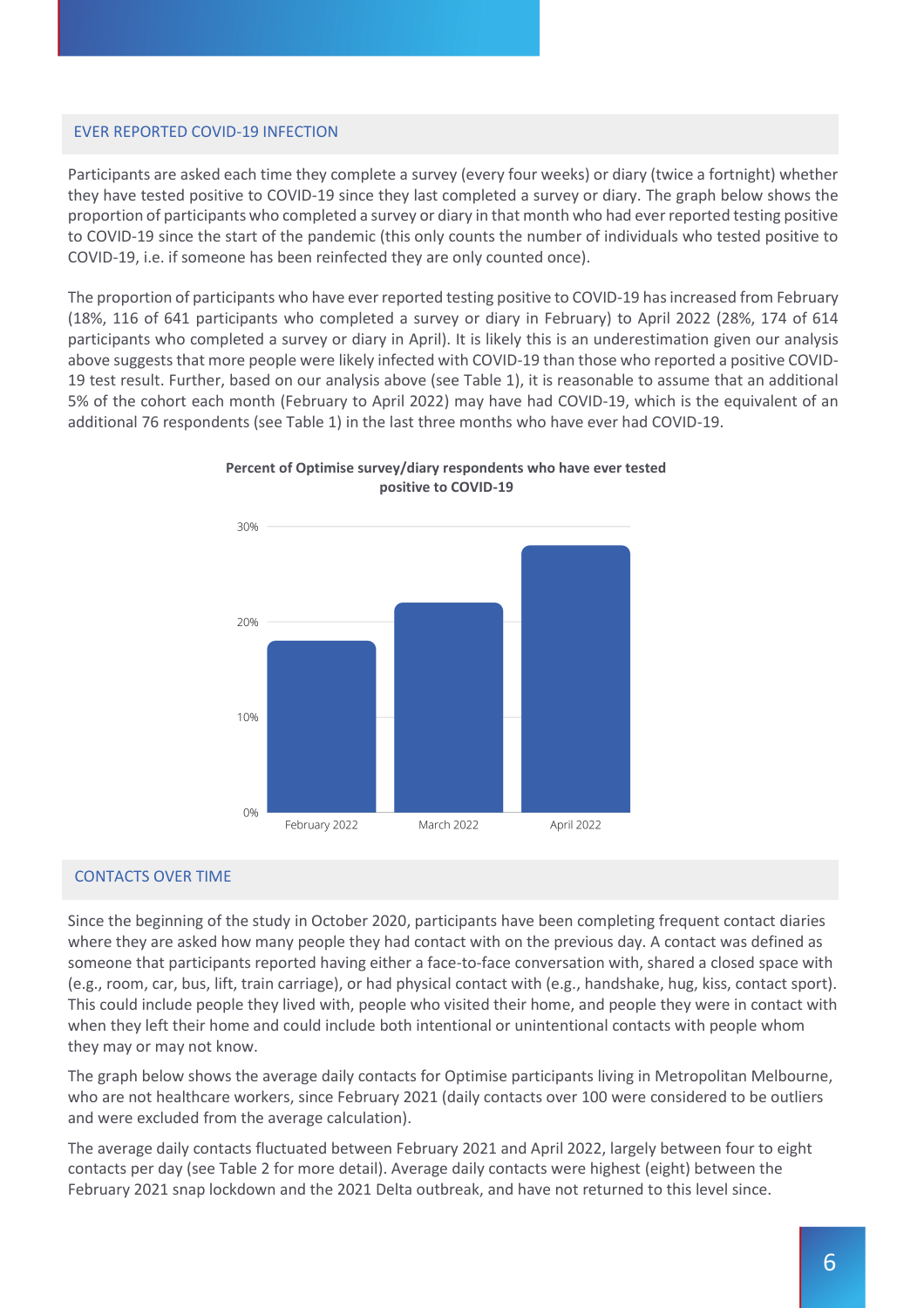Despite minimal restrictions in January 2022, average daily contacts (five) was the same as the average during Victoria's 6th lockdown (between 6 August and 21 October 2021), indicating participants voluntarily limited their contacts in response to the Omicron wave, otherwise described as a 'shadow lockdown'.

In March and April 2022 average daily contacts remained around six.



**Average contacts under 100 per day for non-healthcare workers in Metropolitan Melbourne.\***

\*Lockdown periods indicated by red shading, average contacts for that day represented by grey dots, five-day rolling average indicated by black line and blue lines are the average for the period (see Table 2 for further detail).

| <b>Start date</b> | <b>End date</b>  | <b>Period</b>                                                         | <b>Mean daily</b> |
|-------------------|------------------|-----------------------------------------------------------------------|-------------------|
|                   |                  |                                                                       | contacts          |
| 18 February 2021  | 27 May 2021      | <b>Restriction free</b>                                               | 8                 |
| 28 May 2021       | 10 June 2021     | The 4 <sup>th</sup> lockdown in Melbourne                             | 4                 |
| 11 June 2021      | 15 July 2021     | Between the 4 <sup>th</sup> and 5 <sup>th</sup> lockdown in Melbourne | 7                 |
| 16 July 2021      | 27 July 2021     | The 5 <sup>th</sup> lockdown                                          | 4                 |
| 28 July 2021      | 5 August 2021    | Between the 5 <sup>th</sup> and 6 <sup>th</sup> lockdown in Melbourne | 7                 |
| 6 August 2021     | 21 October 2021  | The 6 <sup>th</sup> lockdown in Melbourne                             | 5                 |
| 22 October 2021   | 30 November 2021 | November 2021                                                         | 5                 |
| 1 December 2021   | 31 December 2021 | December 2021                                                         | 6                 |
| 1 January 2022    | 31 January 2022  | January 2022                                                          | 5                 |
| 1 February 2022   | 28 February 2022 | February 2022                                                         | 6                 |
| 1 March 2022      | 30 March 2022    | March 2022                                                            | 6                 |
| 1 April 2022      | 30 April 2022    | April 2022                                                            | 6                 |

| Table 2: Average contacts from February 2021 to April 2022* |  |  |  |  |  |  |
|-------------------------------------------------------------|--|--|--|--|--|--|
|-------------------------------------------------------------|--|--|--|--|--|--|

\*Healthcare workers were excluded because their activity is unlikely to change during a lockdown due to their essential worker status. People living in Regional Victoria were excluded because some lockdown dates applied to Metropolitan Melbourne only.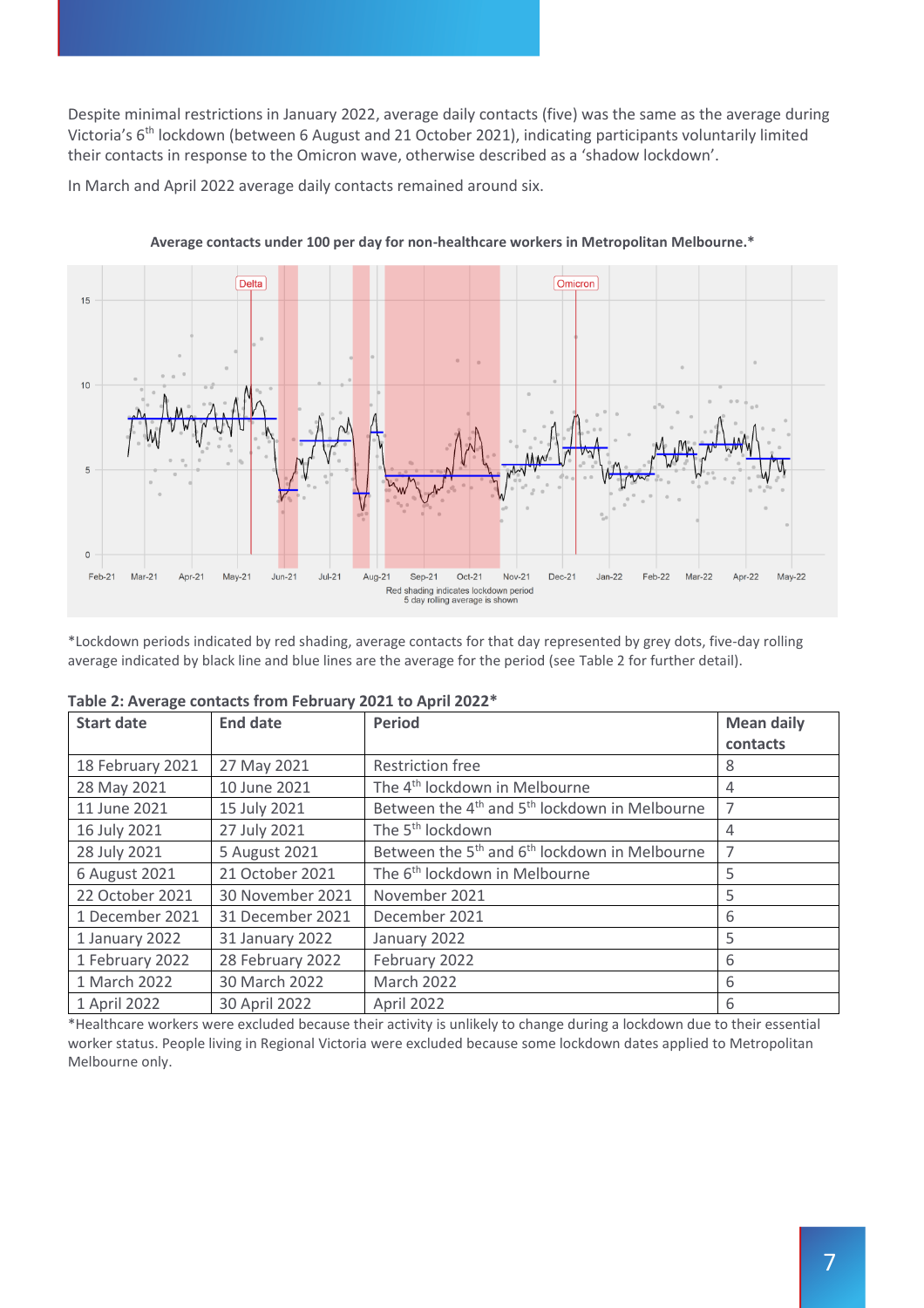# **COMMUNITY ENGAGEMENT GROUP INSIGHTS**

The findings above were presented and discussed at a Community Engagement Group meeting facilitated by the Centre for Health Communication and Participation at La Trobe University on 17 May 2022. The Community Engagement Group was comprised of participants representing healthcare workers, people who have had COVID-19, people with chronic disease and living in social housing, and culturally and linguistically diverse communities (including Afghan, Fijian and Pasifika, Indian and South Asian communities).

Participants were asked to reflect on reasons for testing and what influences their decisions about socialising. A summary of the discussion is presented below.

#### KEY REASONS FOR INCREASED TESTING

#### **1. "People have embraced RATs"**

Most participants reported RATs were an important component of their "living with COVID" strategy. RATs were routinely used by participants to check their COVID-19 status prior to intergenerational family gatherings. Ensuring family members were COVID-19 free helped all feel more relaxed about attending gatherings, particularly older members who were more vulnerable to the virus.

Participants outlined how RATs had also become a key part of cultural and social gatherings. The representative of the Afghan community said people with symptoms had recently used RATs prior to attending the Nowruz Festival and Eid celebrations. The representative for the senior Indian community also reported RATs were used after community gatherings if one of the participants later tested positive.

RATs had also reduced the stigma associated with COVID-19 testing in the Afghan community because people could now test in their own homes. Although some people were still reluctant to report their positive result, they were motivated to do so to avoid a fine.

Having RATs in addition to PCR tests was also perceived as useful. One participant who has previously had COVID-19, caught the virus again recently. Her initial PCR test was negative but she was given RATs at the testing centre, which showed positive results as her symptoms worsened. She then re-tested with a PCR and it was positive. The participant found the use of RATs between PCRs much more convenient.

#### **2. Free RATs**

When prompted about the impact of the cost of RATs on testing, the participants regarded the tests as expensive. One commented that the cost of a single test could grow exponentially if multiple tests were required. Additionally, RATs would become even more expensive as costs of living increased.

Free RATs were perceived as a facilitator for testing. Several of the participants either received or knew about services that provided free RATs. The representative for the senior Indian community said his organisation received free RATs from IPC Health and IndianCare, which they distributed to members in need.

The representative of healthcare workers said that having access to free RATs at the hospital was useful for staff. She kept some in her office for colleagues to access when needed. As a person also living with long COVID, she said that regular free RATs from school helped reduce her daughter's anxiety about contracting long COVID.

The representative who lives in community housing was aware of free RATs being distributed through soup kitchens, outreach workers and high-rise accommodation support teams. He also felt having free tests available for pensioners and healthcare card holders facilitated testing. He believed that having free tests available for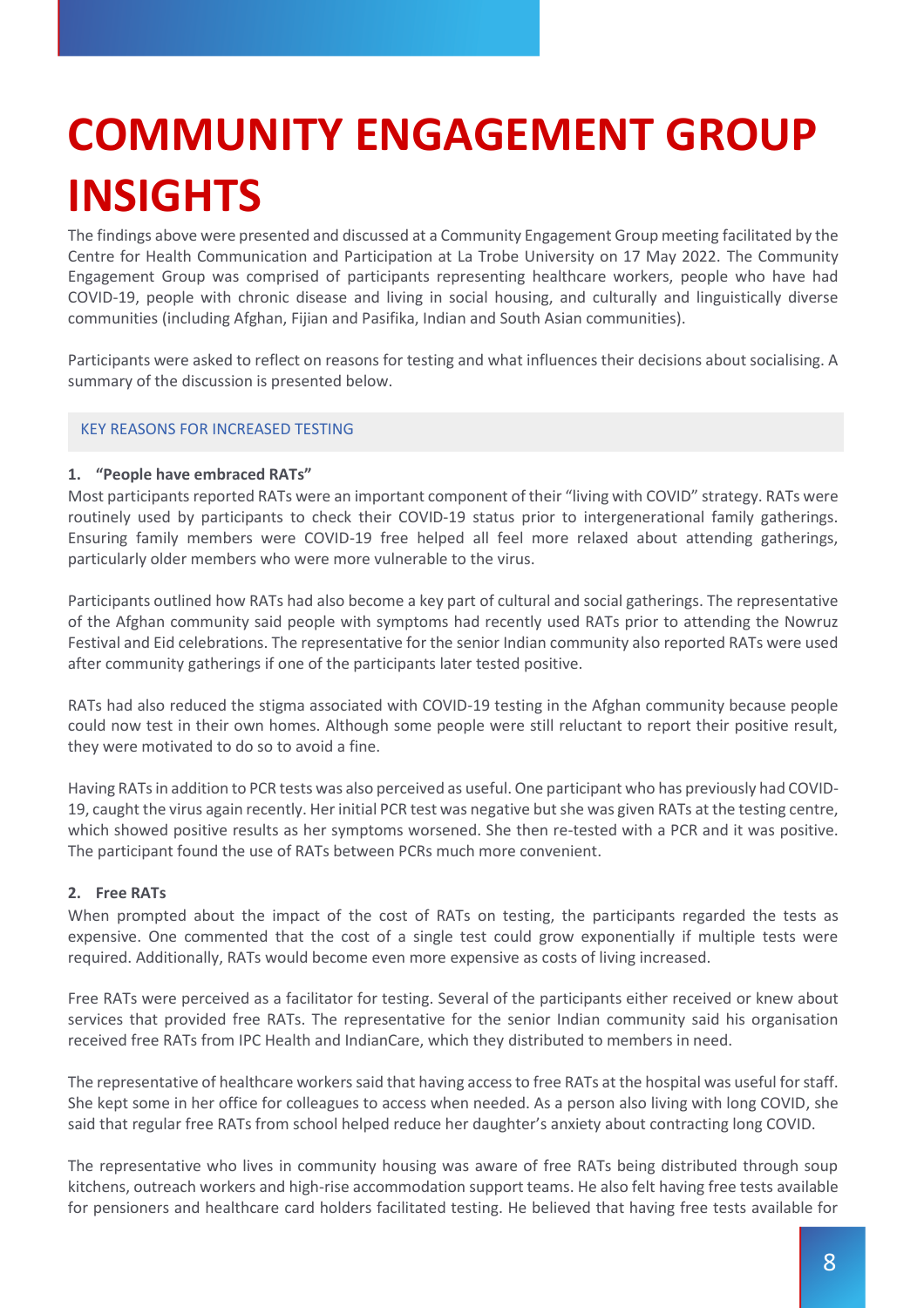everyone would further increase testing rates: "There is a lot being done but personally I think it would be more successful if they were available for free for everybody".

#### **3. PCR testing sites are less crowded**

Participants reported it was both easier and harder to access PCR tests now than previously. It was easier because testing centres were less busy, but harder because there were fewer testing centres open. One participant had secured an in-home PCR test for her grandmother and felt these are preferable for older people who are particularly vulnerable to the virus.

#### **4. People with lived experience of COVID know they can catch it again**

Compared with earlier in the pandemic, there is now a growing awareness among people who have had COVID that you can catch it again. This is leading more people in this group to get tested.

#### KEY REASONS FOR NOT TESTING

One participant felt that the loss of work and income related to a positive COVID-19 diagnosis continued to be an issue making people reluctant to get tested. This participant felt that the Victorian Human Rights and Equal Opportunity Commission should be advocating for more clarity regarding sick leave entitlements and isolation requirements. Some in the group echoed sentiments about inadequate supports for people who test positive to COVID-19 including healthcare workers. Participants felt there was a lack of policies and protection of the surge workforce brought in to fight the pandemic. One participant who recently caught COVID-19 while working in a hospital described the lack of financial support available for casual support. The participant said:

"Because I'm a casual employee, even though they've noted that I caught it at the hospital, there is no support... Even though they're relied heavily on casual people, there is only COVID-19 support if you're a part-time or full-time employee. So they're saying 'sorry you caught it here, best of luck, you're out a couple of grand while we won't let you work'. So that's been disheartening."

Participants also described people being "over" the pandemic. This attitude was also reported to decrease people's willingness to wear masks and social distance.

#### FACTORS INFLUENCING DECISIONS ABOUT SOCIALISING

#### **1. High-risk populations were being more cautious**

Participants reported that older people were often being more cautious about socialising but were also trying to balance the benefits of social interaction. Risk minimisation approaches were reportedly common in this group with many continuing to wear masks when in public or socialise in small groups only. Both representatives of older Victorians felt their communities were more likely to follow public health guidelines than other community members.

The representative of South Asian communities reported that people awaiting surgery were also being very cautious because they did not want COVID-19 to delay their procedure. Participants also reported that people with long COVID are wary of catching COVID-19 again.

#### **2. Other populations reported engaging in at least some risk mitigation strategies**

Participants described how people who are not considered "high risk" are still engaging in behaviours such as mask wearing, using sanitiser, social distancing, socialising outdoors or in well-ventilated spaces and staying away from people who appeared unwell. The potential severity of a COVID-19 infection, as well as the threat of long COVID, motivated some to engage in risk minimisation behaviours. Another motivating factor was the increasing evidence that even people who were triple vaccinated could still catch COVID-19.

One participant with lived experience of COVID-19 felt more people were socialising now because current strains were less severe and many had accepted they would eventually contract the virus. She said: "I have seen a shift in people who were [previously] following the rules, just thinking 'I'd rather get it now and get it over with.""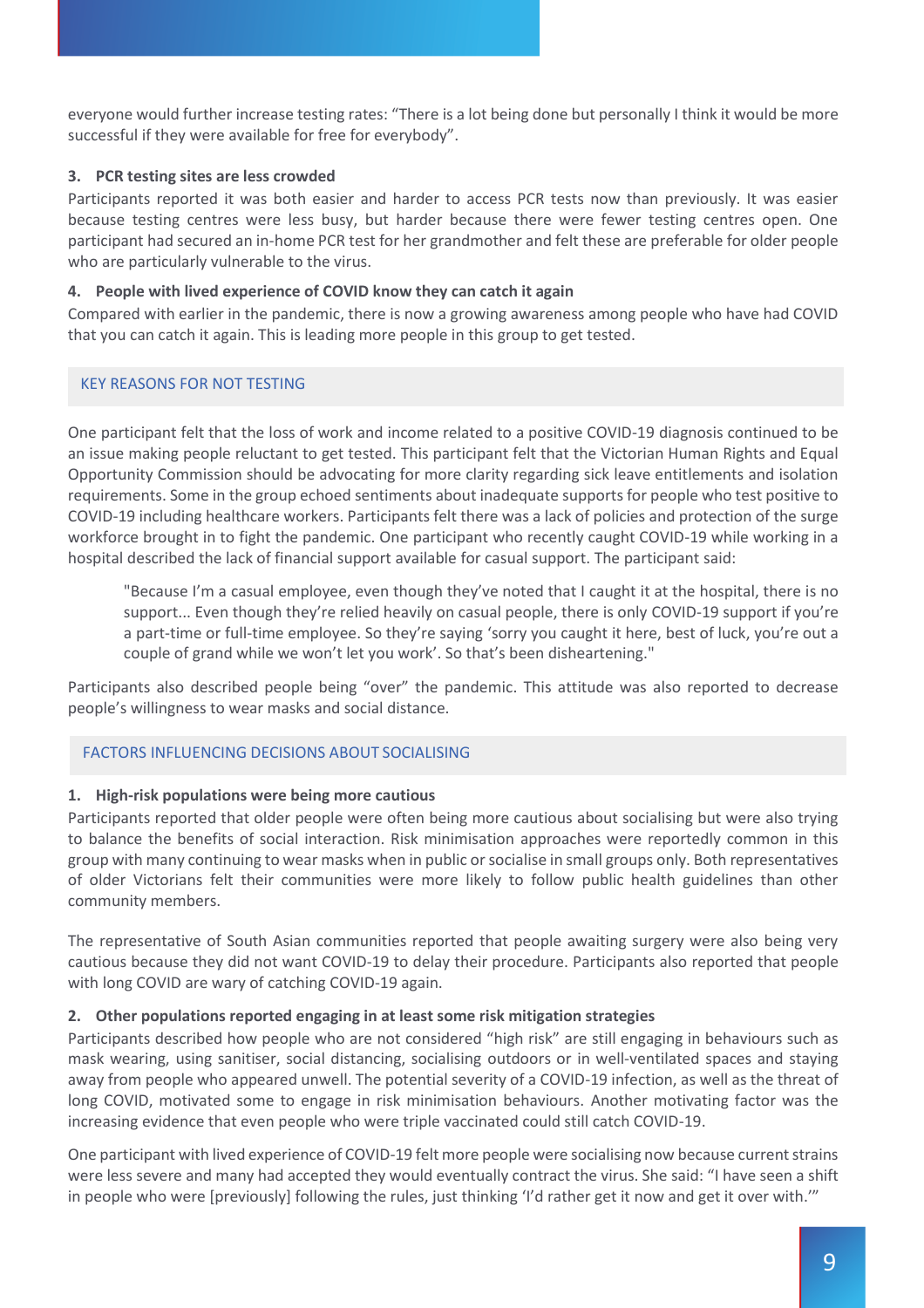#### **3. Influence of new variants**

The representative of the Afghan community said his community initially reduced their social contacts when a new variant emerged, however when they discovered the variant was less severe than previous strains, they returned to their previous social activities.

#### **4. Frustration about lack of government guidance**

The representative of South Asian communities relayed the need for a national COVID-19 strategy. She said "we didn't adapt [the previous] strategy, we just abandoned it". The representative believed the government should emphasise "that living with COVID doesn't mean ignoring [the virus], it means still being cautious." The representative for older people said data about the high number of COVID-19 deaths was difficult to access and the issue was being ignored.

Some participants also expressed frustration with the lack of enforcement of remaining public health restrictions, such as wearing masks on public transport. As one participant said: "The remaining rules aren't too imposing, so they are disappointed by the lack of enforcement of those."

#### **5. Frustration about other people's lack of concern**

Some were frustrated by the lack of concern about the pandemic shown by other people. For example, some continued to wear masks at indoor events (such as the theatre) and felt disappointed that others did not do the same. Another cause for frustration was people who had symptoms but did not isolate.

#### **6. The influence of flu season**

The threat posed by the flu season was not raised as a factor in decreasing people's contacts. One representative of older people said that her community was less concerned about flu than COVID-19 because COVID-19 posed a new and unknown risk. The representative of senior Indian community members said people were motivated to get the flu shot to avoid needing telehealth rather than a face-to-face doctor's appointment for other health problems.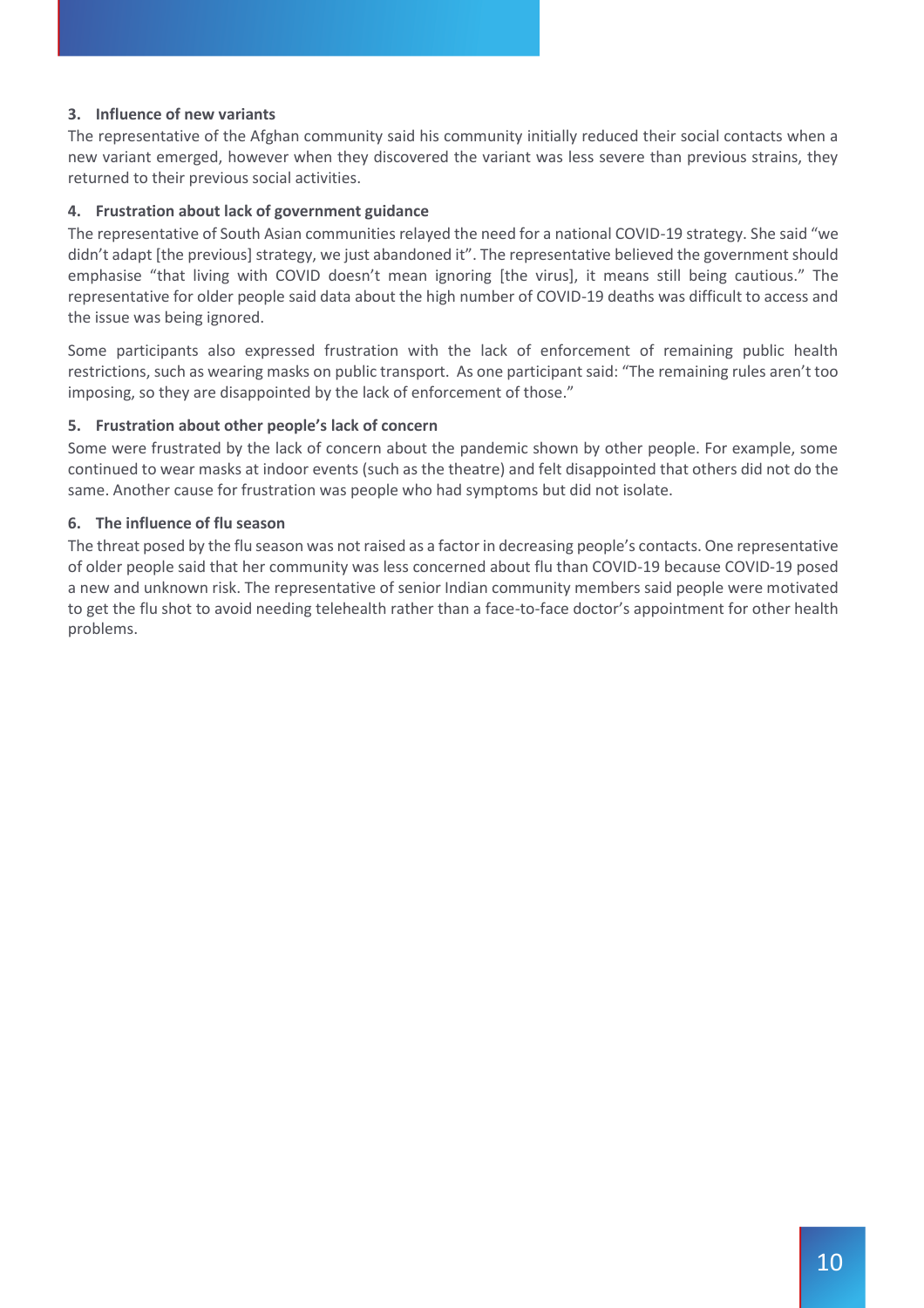### **REPORT PREPARED BY**

Ms Freya Saich Dr Defeng Jin Dr Katherine Heath Ms Aim ée Altermatt Dr Bronwen Merner Dr Anna Wilkinson Associate Professor Sophie Hill Professor Mark Stoov é Dr Katherine Gibney Professor Margaret Hellard

## **ACKNOWLEDGEMENTS**

Participants of the Community Engagement Group Participants of the Qualitative Interviews Optimise Data Collectors Optimise Data Management Team Optimise Qualitative Working Group Optimise Knowledge Translation and Policy Working Group Optimise Executive Committee